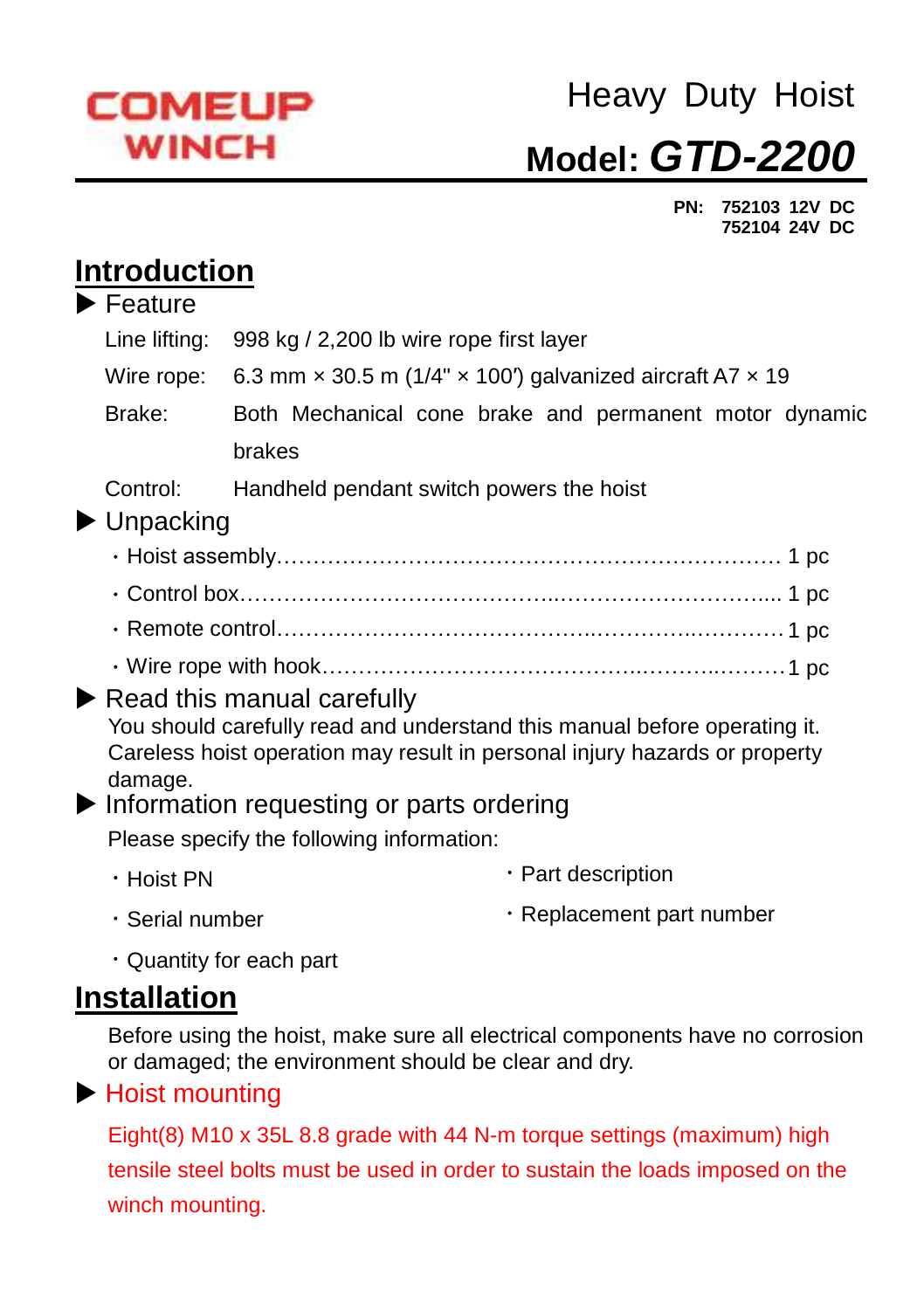### ▶ Wire Rope Replacement

- .Feed the end of the wire rope into No. 1 anchor hole in the drum and wind about 1/4 wrap of rope on the drum. Insert the wire rope into No. 2 hole and tighten the set screw securely.
- $\cdot$  Make sure the first layer of wire rope is tight and maintain a freeboard at least 1.5 x rope diameter.
- .Wire rope shall be wound in an under-wound orientation only.
- .To compensate for uneven spooling and the decrease in line pull capacity as the drum fills up, use as short a wire rope as practical.



#### ▶ Wiring Diagram

Attach the black lead firmly to the negative (**–**) battery terminal and red lead to the positive (+) battery terminal. The voltage drop for the winch motor must not exceed 10% of the nominal voltage of 12V/24V DC.



## **Warning**

- $\cdot$  The operator shall always work in compliance with the operating instructions.
- .Overload shall be forbidden and overload protection shall be required.
- . Ban on transporting persons and excessive inching shall be avoided.
- .Don't try to move obstructed loads and side-pull of load is not allowed
- .The rope winding on the drum shall remain 5 wraps from the drum.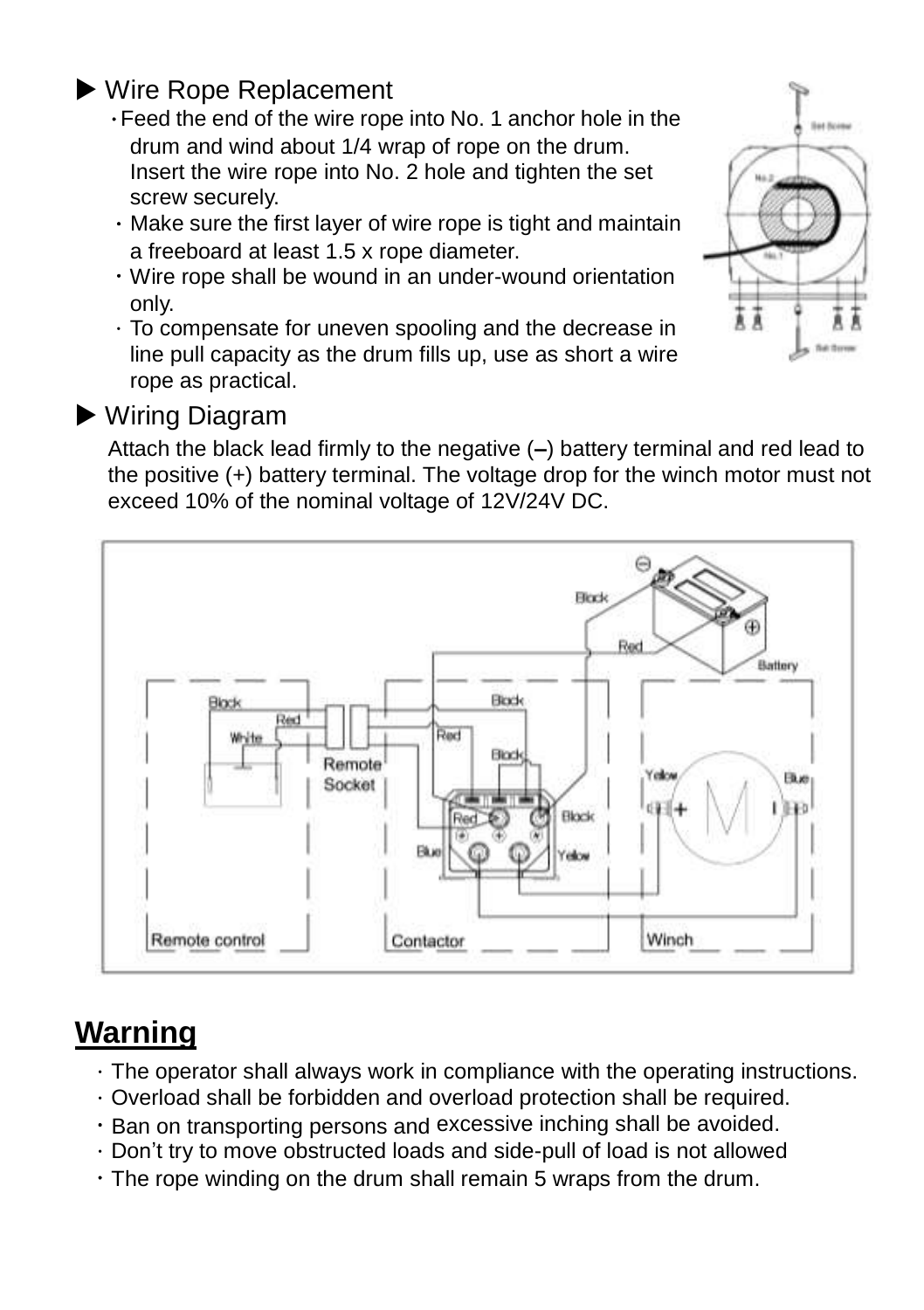# **Performance Data**

| <b>Lifting Load</b> | mpm |                 | Line Speed<br>fpm. |      | Amp. Draw | Percentage Duty Cycle<br>min/10 min |
|---------------------|-----|-----------------|--------------------|------|-----------|-------------------------------------|
| kg / lb             | 12V | 24 <sub>V</sub> | 12V                | 24V  | 12V / 24V | 12V / 24V                           |
| No load             | 4.5 | 5.8             | 14.8               | 19   | 25/18     | Cont.                               |
| 181 / 400           | 4.2 | 5.7             | 13.8               | 18.7 | 40/25     | / 8.0<br>Cont.                      |
| 362 / 800           | 4.0 | 5.6             | 13.1               | 18.4 | 60/35     | /6.0<br>8.0                         |
| 544 /1,200          | 3.8 | 5.5             | 12.5               | 18   | 75/55     | /4.0<br>6.0                         |
| 771 /1,700          | 3.6 | 5.3             | 11.8               | 17.4 | 90/70     | /3.0<br>4.5                         |
| 998/2,200           | 3.5 | 5.0             | 11.5               | 16.4 | 120 / 90  | /2.0<br>3.0                         |
| <b>Parts List</b>   |     |                 |                    |      |           |                                     |

| Item No.        | <b>Description</b>                          | Part No. | Qty            |  |
|-----------------|---------------------------------------------|----------|----------------|--|
|                 | Motor 12V                                   | 882373   |                |  |
| 1               | Motor 24V                                   | 882374   | 1              |  |
| $\overline{c}$  | Tie bar kit                                 | 882430   | $\overline{c}$ |  |
| $\overline{3}$  | Motor support rack                          | 882427   | 1              |  |
| 4               | Motor coupling                              | 880005   | $\overline{1}$ |  |
| $\overline{5}$  | Drum bushing                                | 880006   | $\overline{2}$ |  |
| 6               | Drum kit                                    | 882431   | $\overline{1}$ |  |
| $\overline{7}$  | Gearbox support rack                        | 882428   | 1              |  |
| 8               | $\overline{1^{\text{st}}}$ shaft            | 882432   | 1              |  |
| $\overline{9}$  | $3rd$ ring gear kit                         | 882424   | $\overline{1}$ |  |
| 10              | 3 <sup>rd</sup> stage carrier kit           | 881525   | 1              |  |
| 11              | $3rd$ bushing                               | 880014   | 1              |  |
| $\overline{12}$ | $2nd$ stage carrier kit                     | 881526   | 1              |  |
| 13              | 1 <sup>st</sup> stage carrier kit           | 881527   | 1              |  |
| 14              | 1 <sup>st</sup> & 2 <sup>nd</sup> ring gear | 881528   | 1              |  |
| 15              | $1st$ pinion kit                            | 880018   | 1              |  |
| $\overline{16}$ | Tap screw                                   | 882433   | 1              |  |
| $\overline{17}$ | Gear box kit                                | 882425   | 1              |  |
| $\overline{18}$ | Cone brake disc kit                         | 880021   | $\overline{1}$ |  |
| $\overline{19}$ | Brake clutch base                           | 881100   | 1              |  |
| $\overline{20}$ | Brake cover kit                             | 882517   | $\overline{1}$ |  |
| 21              | Mounting hardware                           | 882485   | 1              |  |
| 22              | Remote control                              | 880025   | 1              |  |
| 23              | Control box 12V                             | 882360   | 1              |  |
|                 | Control box 24V                             | 882361   |                |  |
| $23-1$          | Remote socket kit                           | 880029   | 1              |  |
| $23-2$          | Control pack 12V                            | 882362   | 1              |  |
|                 | Control pack 24V                            | 882363   |                |  |
| 24              | Wire rope w/hook                            | 881149   | 1              |  |